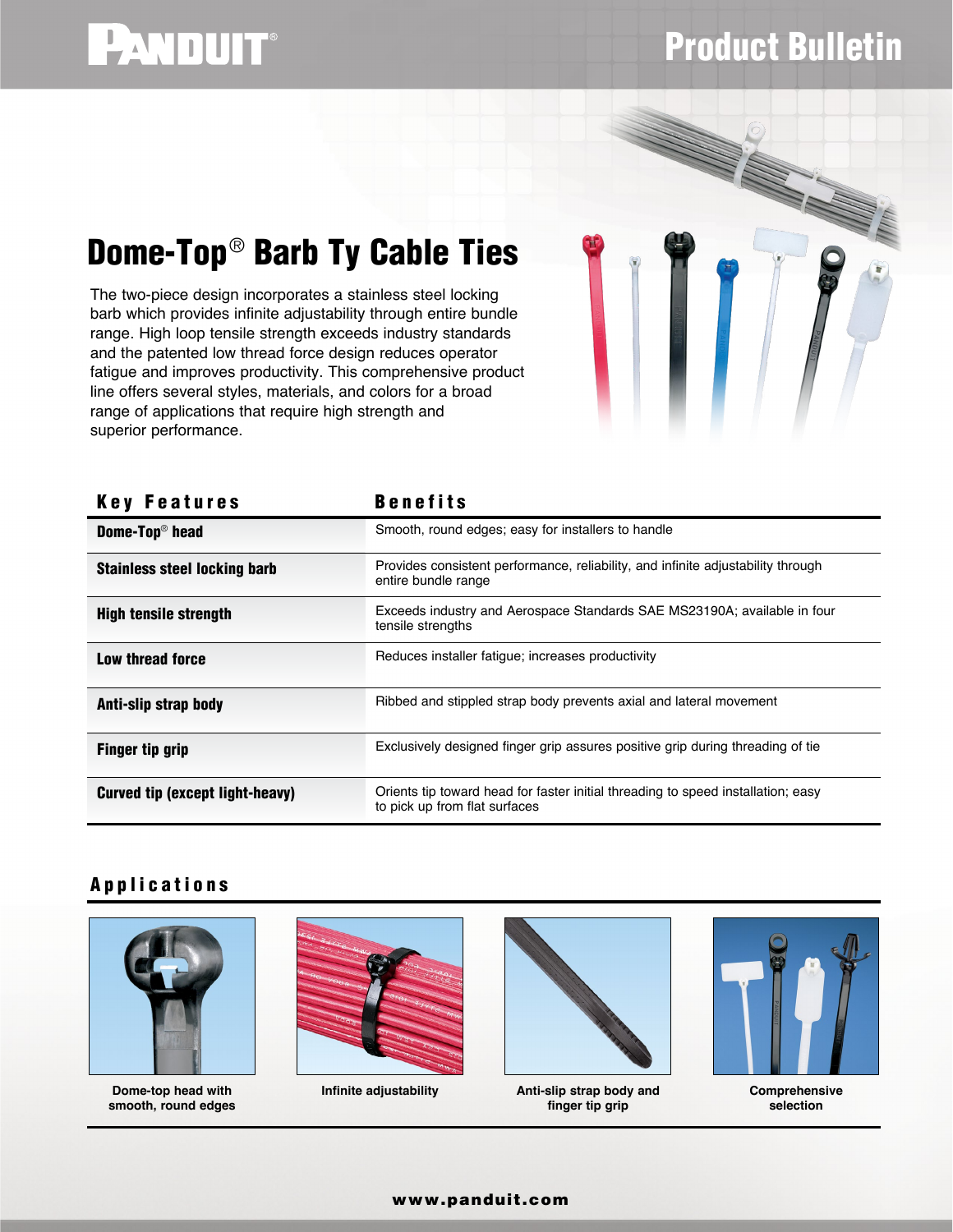### Dome-Top® Barb Ty Cable Ties



#### **Locking Ties**

- Bundle wires or cables quickly and easily
- Infinite adjustability

| <b>Part Number</b>             | Length<br>In. (mm)                              | Max.<br><b>Bundle</b><br><b>Diameter</b><br>In. (mm) | Min. Loop<br><b>Tensile</b><br><b>Strength</b><br>Lbs. (N) |
|--------------------------------|-------------------------------------------------|------------------------------------------------------|------------------------------------------------------------|
| <b>Miniature Cross Section</b> |                                                 |                                                      |                                                            |
| BT1M-C                         | 4.0 (102)                                       | 0.90(23)                                             |                                                            |
| <b>BT1.5M-C</b>                | 6.3(160)                                        | 1.50(38)                                             | 18                                                         |
| BT2M-C                         | 7.9(201)                                        | 2.00(51)                                             | (80)                                                       |
| BT4M-C                         | 14.2 (361)                                      | 4.00 (102)                                           |                                                            |
|                                | <b>Intermediate Cross Section</b>               |                                                      |                                                            |
| <b>BT1.5I-C</b>                | 6.1(155)                                        | 1.50(38)                                             |                                                            |
| <b>BT2I-C</b>                  | 8.0(203)                                        | 2.00(51)                                             | 40                                                         |
| BT3I-C                         | 11.3 (287)                                      | 3.00(76)                                             | (178)                                                      |
| <b>BT4I-C</b>                  | 14.3 (363)                                      | 4.00 (102)                                           |                                                            |
| <b>Standard Cross Section</b>  |                                                 |                                                      |                                                            |
| BT2S-C                         | 8.0(203)                                        | 2.00(51)                                             |                                                            |
| BT3S-C                         | 12.0 (305)                                      | 3.00(76)                                             | 50                                                         |
| BT4S-C                         | 15.1 (384)                                      | 4.00 (102)                                           | (222)                                                      |
|                                | <b>Light-Heavy Cross Section (Straight tip)</b> |                                                      |                                                            |
| BT2LH-L                        | 8.7(221)                                        | 2.00(51)                                             |                                                            |
| <b>BT3LH-L</b>                 | 11.8 (300)                                      | 3.00(76)                                             |                                                            |
| <b>BT4LH-L</b>                 | 14.9 (378)                                      | 4.00 (102)                                           |                                                            |
| <b>BT5LH-L</b>                 | 18.1 (460)                                      | 5.00 (127)                                           | 120                                                        |
| BT6LH-L                        | 21.2 (538)                                      | 6.00(152)                                            | (534)                                                      |
| <b>BT7LH-L</b>                 | 24.4 (620)                                      | 7.00 (178)                                           |                                                            |
| BT8LH-L                        | 27.5 (699)                                      | 8.00 (203)                                           |                                                            |
| <b>BT9LH-L</b>                 | 30.7 (780)                                      | 9.00(229)                                            |                                                            |



#### **Push-Mount Ties**

- Used to attach bundles to another surface such as a flat panel; combines cable tie, mount, and fastener into a single part
- Anchor is easily pressed into a pre-formed hole and locks in place
- Wing design (BW) provides constant tension for a stable, secure, and rattle-free installation
- Wingless design (BP) allows tie to be used in confined areas

| <b>Bulk</b><br><b>Part Number</b>               | Length<br>In. (mm) | Max.<br>Panel<br><b>Thickness</b><br>$In.$ (mm) | Max.<br><b>Bundle</b><br><b>Diameter</b><br>$In.$ (mm) | Min.<br>Loop<br><b>Tensile</b><br>Strength<br>$Lbs.$ (N) |  |  |
|-------------------------------------------------|--------------------|-------------------------------------------------|--------------------------------------------------------|----------------------------------------------------------|--|--|
| Intermediate Cross Section (Wing design)        |                    |                                                 |                                                        |                                                          |  |  |
| <b>BW1.5I-D</b>                                 | 6.6<br>(168)       | 0.093<br>(2.4)                                  | 1.50<br>(38)                                           | 40<br>(178)                                              |  |  |
| <b>Standard Cross Section (Wing design)</b>     |                    |                                                 |                                                        |                                                          |  |  |
| <b>BW2S-D</b>                                   | 8.5<br>(216)       | 0.156<br>(4.0)                                  | 2.00<br>(51)                                           | 50                                                       |  |  |
| <b>BW3S-D</b>                                   | 12.5<br>(318)      | 0.156<br>(4.0)                                  | 3.00<br>(76)                                           | (222)                                                    |  |  |
| <b>Standard Cross Section (Wingless design)</b> |                    |                                                 |                                                        |                                                          |  |  |
| <b>BW2S-D0</b>                                  | 8.5<br>(216)       | 0.156<br>(4.0)                                  | 2.00<br>(51)                                           | 50<br>(222)                                              |  |  |
| BP2S-D0                                         | 8.5<br>(216)       | 0.125<br>(3.2)                                  | 2.00<br>(51)                                           | 50<br>(222)                                              |  |  |



#### **Clamp Ties**

- Used to secure a cable bundle to another surface such as a control panel, communication rack, wall, or ceiling
- Design allows for bundling before or after screwing clamp in place

| <b>Part Number</b>                       | Length<br>In. (mm) | Hole<br><b>Diameter</b><br>$In.$ (mm) | Max.<br><b>Bundle</b><br><b>Diameter</b><br>In. (mm) | Min. Loop<br><b>Tensile</b><br>Strength<br>Lbs. (N) |  |  |
|------------------------------------------|--------------------|---------------------------------------|------------------------------------------------------|-----------------------------------------------------|--|--|
| <b>Miniature Cross Section</b>           |                    |                                       |                                                      |                                                     |  |  |
| BC1M-S4-M                                | 4.6<br>(117)       | 0.122<br>(3.1)                        | 0.90<br>(23)                                         | 18                                                  |  |  |
| BC2M-S4-M                                | 83<br>(211)        | 0.122<br>(3.1)                        | 2.00<br>(51)                                         | (80)                                                |  |  |
| <b>Intermediate Cross Section</b>        |                    |                                       |                                                      |                                                     |  |  |
| <b>BC1.5I-S8-M</b>                       | 66<br>(168)        | 0.174<br>(4.4)                        | 1.50<br>(38)                                         | 40<br>(178)                                         |  |  |
| <b>Standard Cross Section</b>            |                    |                                       |                                                      |                                                     |  |  |
| <b>BC2S-S10-C</b>                        | 8.5<br>(216)       | 0.200<br>(5.1)                        | 2.00<br>(51)                                         |                                                     |  |  |
| <b>BC3S-S10-D</b>                        | 12.5<br>(318)      | 0.200<br>(5.1)                        | 3.00<br>(76)                                         | 50<br>(222)                                         |  |  |
| <b>BC4S-S10-C</b>                        | 15.6<br>(396)      | 0.200<br>(5.1)                        | 4.00<br>(102)                                        |                                                     |  |  |
| Light-Heavy Cross Section (Straight tip) |                    |                                       |                                                      |                                                     |  |  |
| BC4LH-S25-L                              | 15.5<br>(394)      | 0.260<br>(6.6)                        | 4.00<br>(102)                                        | 120<br>(534)                                        |  |  |



#### **Marker and Flag Ties**

- Used to fasten and identify bundles at the same time
- Can be marked with Panduit marker pens or custom imprinted with text, symbols, logos, website addresses, sequential numbering, phone numbers, or graphics using Panduit Custom Imprinting Service

| <b>Bulk</b><br><b>Part Number</b> | Marker<br>Type | Write-On<br>Area<br>In. (mm)               | Length<br>In. (mm) | Max.<br><b>Bundle</b><br><b>Diameter</b><br>In. (mm) | Min.<br>Loop<br><b>Tensile</b><br><b>Strength</b><br>Lbs. $(N)$ |  |
|-----------------------------------|----------------|--------------------------------------------|--------------------|------------------------------------------------------|-----------------------------------------------------------------|--|
| <b>Miniature Cross Section</b>    |                |                                            |                    |                                                      |                                                                 |  |
| BF1M-C                            | Flag           |                                            | 4.6<br>(117)       | 0.90<br>(23)                                         |                                                                 |  |
| BF2M-C                            | Flag           |                                            | 8.3<br>(211)       | 2.00<br>(51)                                         | 18                                                              |  |
| BM1M-C                            | Wrap           | $0.29 \times 1.09$                         | 4.2<br>(107)       | 0.90<br>(23)                                         | (80)                                                            |  |
| BM2M-C                            | Wrap           | $(7.4 \times 27.7)$                        | 7.9<br>(201)       | 2.00<br>(51)                                         |                                                                 |  |
| <b>Standard Cross Section</b>     |                |                                            |                    |                                                      |                                                                 |  |
| <b>BM2S-C</b>                     | Wrap           | $0.49 \times 0.91$<br>$(12.4 \times 23.1)$ | 8.0<br>(203)       | 2.00<br>(51)                                         |                                                                 |  |
| <b>BM4S-C</b>                     | Wrap           | $0.50 \times 2.13$<br>$(12.7 \times 54.1)$ | 15.1<br>(384)      | 4.00<br>(102)                                        |                                                                 |  |
| <b>B2M2S-D</b>                    | Wrap           | 1.15 x 0.91<br>$(29.2 \times 23.1)$        |                    |                                                      | 50<br>(222)                                                     |  |
| B3M2S-TL                          | Wrap           | 1.81 x 0.91<br>$(46.0 \times 23.1)$        | 80<br>(203)        | 2.00<br>(51)                                         |                                                                 |  |

(62.7 x 23.1)

**B4M2S-TL** Wrap 2.47 x 0.91

(203)

(51)